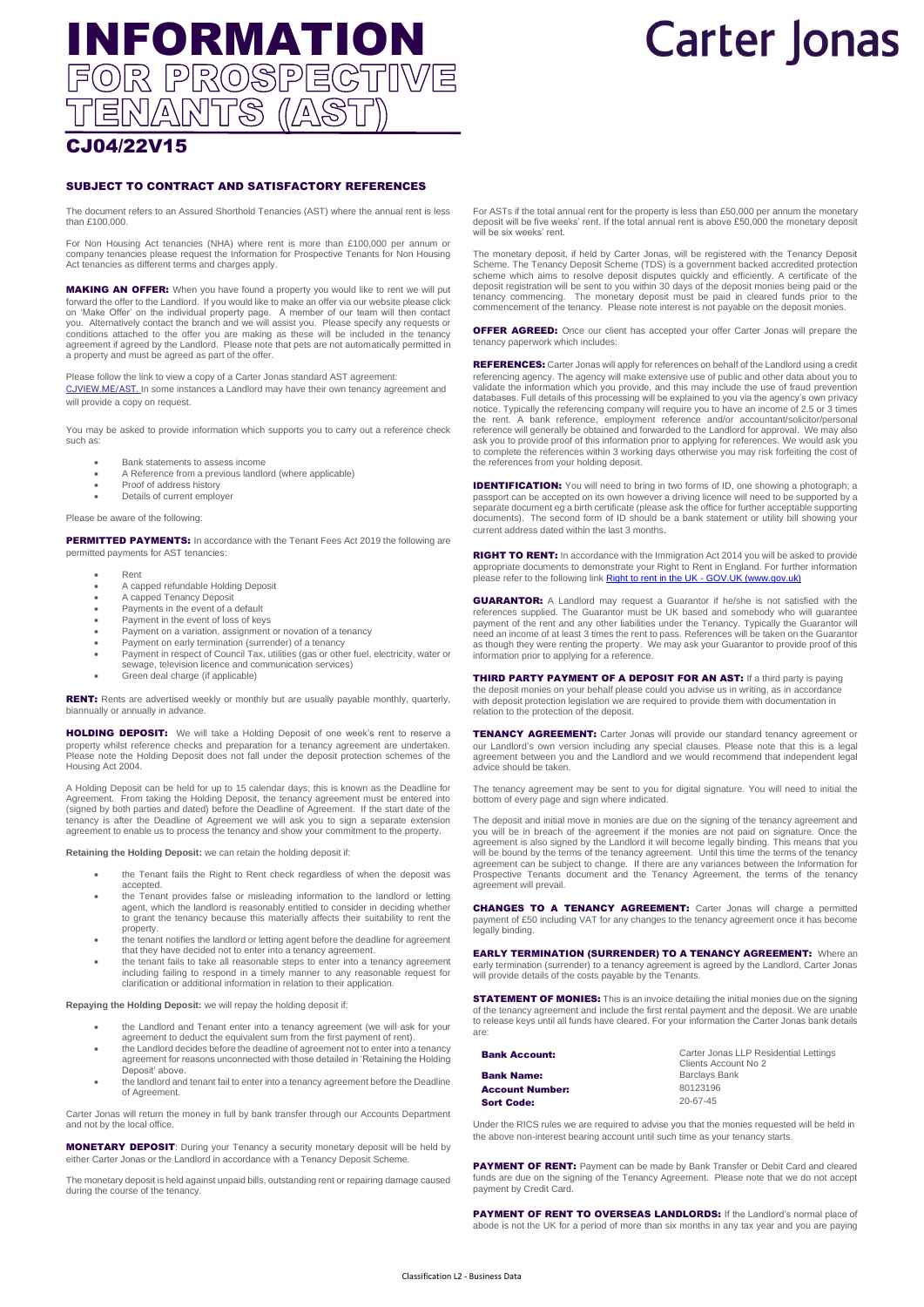rent direct to the Landlord you may have the liability to deduct basic rate tax from the Rent and forward the money to Her Majesty's Revenue and Customs ("HMRC") on a quarterly basis. Further information can be obtained from the website a[t www.hmrc.gov.uk](http://www.hmrc.gov.uk/) or your local HMRC  $\bigcap_{i \in \mathbb{N}} f(i)$ 

**LATE PAYMENT OF RENT:** A default fee of 3% over the Bank of England base rate will be charged for late payment of rent where the rent has been outstanding for 14 days or more. The fee is charged from day one as per the tenancy agreement.

GAS SAFETY CERTIFICATE (GSC): If applicable, in accordance with the Gas Safety (Installation and Use) Regulations 1998, a Gas Safe registered engineer will check all the gas appliances, installations, flues and pipe-work and will issue a certificate. The GSC is carried out annually and a copy will be provided to you by your Landlord within 28 days of the certificate being carried out.

ENERGY PERFORMANCE OF BUILDINGS (CERTIFICATES INSPECTIONS) (ENGLAND AND WALES) REGULATIONS 2007: A prospective Tenant of a residential property must be provided with an Energy Performance Certificate (EPC) free of charge. EPC's must be provided by accredited energy inspectors and last for 10 years.

ELECTRICAL SAFETY STANDARDS IN THE RENTED SECTOR (ENGLAND) REGULATIONS 2020: The regulations came into effect on 1<sup>st</sup> June 2020 and a prospective Tenant of a residential property should be given a copy of an electrical safety inspection report before they occupy the property.

**INVENTORY MAKE AND CHECK IN:** An inventory check in may be arranged where possible with an independent inventory clerk. An inventory details the contents and the condition of the property and you will receive a copy for your approval and retention. At the end of the tenancy a check out should be undertaken and any disputes about the deposit at the end of the tenancy will be resolved by reference to the inventory.

KEYS, SECURITY DEVICES OR FOBS: We will arrange a suitable time for you to either collect the keys including any security devices or fobs, or meet at the property during the<br>inventory check in. Where possible, a minimum of two sets of door keys will be provided to<br>you. We will ask you to sign a key rece during your Tenancy, please contact the landlord or Carter Jonas immediately and you will be charged for the cost of the replacement.

### UTILITIES, COMMUNICATION SERVICES, TV LICENCE AND COUNCIL TAX:

Once you have moved into your chosen property you will be responsible for contacting the utility and communication service companies and arranging for all accounts to be transferred into your name. Utilities means electricity gas or other fuel, water or sewage. Where Carter Jonas are advised by the Landlord that there is a Green deal in place at the property details will be provided and a relevant clause inserted into the tenancy agreement. By law you are required to have a valid TV Licence if you use or install a television. For further information please refer to www.tv-l.co.uk

**INSURANCE:** You are responsible for insuring your own personal possessions as these will not be included under your Landlord's insurance policy.

**STAMP DUTY LAND TAX:** Payment of any Stamp Duty Land Tax (SDLT) that might be due on a Tenancy Agreement is solely your responsibility as Tenant. This is a legal obligation and HM Revenue and Customs may impose fines or penalties for failure to comply. The current Threshold is £125,000 per year. More information and guidance can be obtained from https://www.gov.uk/stamp-duty-land-tax.

MANAGEMENT OF THE PROPERTY: If Carter Jonas is responsible for the management of the property, we will look after all maintenance issues you may have during the tenancy. If your landlord, or their agent, has chosen to manage the property, they will be responsible for<br>all the maintenance issues. Please be aware that the standard of service may differ from<br>landlord to landlord, and from the man into the property. We will provide you with the contact details of the person or agent who will be responsible for the management of the property during your tenancy prior to the start of the tenancy.

REFERRALS: From time to time, we may introduce third parties offering services which may be of interest to you. These referrals may generate a commission or gift which we will accept<br>for our benefit without reference to you, provided your interests are not adversely affected.<br>This introduction is not an endor

COMPLAINTS HANDLING PROCEDURE: Carter Jonas, members of The Property Ombudsman Scheme, are proud of the quality of service we provide to all our clients, Tenants and contacts. There will however be occasions when someone feels they have cause for complaint. Initially, should you have a grievance or concern, you should talk to<br>whoever has been your contact within Carter Jonas or to Lisa Simon, Partner and Head of<br>Residential Division, Carter Jonas, One Cha [lisa.simon@carterjonas.co.uk](mailto:lisa.simon@carterjonas.co.uk) in the hope that any misunderstandings or difficulties can be easily and quickly resolved locally without recourse to a formal procedure. If you remain dissatisfied you can escalate your complaint by referring to our complaints procedure which<br>can be found at <u>www.carterjonas.co.uk/complaints-procedure</u>.

MONEY LAUNDERING REGULATIONS: We are registered with HMRC for the purposes of anti-money laundering regulation and comply with all current anti money laundering legislation in the UK. We are obliged to confirm the identity of the parties to the lettings transaction and we use a third party electronic verification system to complete the necessary checks. You will be asked for evidence of your identity and residential address to enable these checks to be completed.

**DATA PROTECTION:** Carter Jonas is committed to your privacy and will manage your personal data in accordance with our Privacy Policy which can be found at [www.carterjonas.co.uk/policies.](http://www.carterjonas.co.uk/policies) You are advised that we may share your personal data with associated parties including, but not limited to, a reference agency to enable the referencing process to proceed; the Landlord or their Managing Agent to facilitate the tenancy, the Tenancy Deposit Scheme (AST only) a deposit replacement provider if a deposit replacement product is chosen (where you have consented to this), approved contractors, utility and media providers and facilitators and the Local Authority. If you have any questions about the use of your personal data please contact the relevant office of Carter Jonas without delay. By providing Carter Jonas with the following email addresses:

Tenant:

| Tenant: |
|---------|
|         |
| Tenant: |
|         |
| Tenant: |

you are agreeing that we may provide the tenancy documentation to you in an electronic format. Should you wish to receive a hard copy, please tick here:

I/We confirm that I/we accept and agree to the above information & sign for the whole Tenancy or any extension of it. If there is anything you do not understand you should consider taking independent legal advice before signing this or any other document you are presented with during the course of the tenancy application.

| <b>Property address:</b>             |                                                                                                              |
|--------------------------------------|--------------------------------------------------------------------------------------------------------------|
| Address line 1:                      |                                                                                                              |
| Address line 2:                      |                                                                                                              |
|                                      |                                                                                                              |
| City/Town:                           |                                                                                                              |
| County:                              |                                                                                                              |
|                                      |                                                                                                              |
| $Rent(E)$ :<br>                      |                                                                                                              |
| Holding Deposit (£)*:                |                                                                                                              |
|                                      | *I agree that the equivalent sum of the above holding deposit can be deducted from the first payment of rent |
| Yes<br><b>No</b>                     |                                                                                                              |
| $Deposit(E)$ :                       |                                                                                                              |
| Proposed Start Date:                 |                                                                                                              |
| Proposed Term:                       |                                                                                                              |
|                                      | Have any of the tenants got CCJs or adverse credit? Yes<br>No                                                |
|                                      | Have any of the tenants been declared bankrupt? Yes<br>No.                                                   |
|                                      | Do any of the tenants have a criminal record? Yes<br><b>No</b>                                               |
| If yes, please provide details:      |                                                                                                              |
|                                      | No                                                                                                           |
| <b>Signed</b> (by proposed Tenant/s) |                                                                                                              |
| <b>Full Name:</b>                    |                                                                                                              |
| Nationality:                         | Signed:                                                                                                      |
| <b>Full Name:</b>                    |                                                                                                              |
| Nationality:                         | Signed:                                                                                                      |
| <br><b>Full Name:</b><br>.           | <br>                                                                                                         |
| Nationality:<br>                     | Signed:                                                                                                      |
| <b>Full Name:</b>                    |                                                                                                              |
| Nationality:                         | <br>Signed:                                                                                                  |





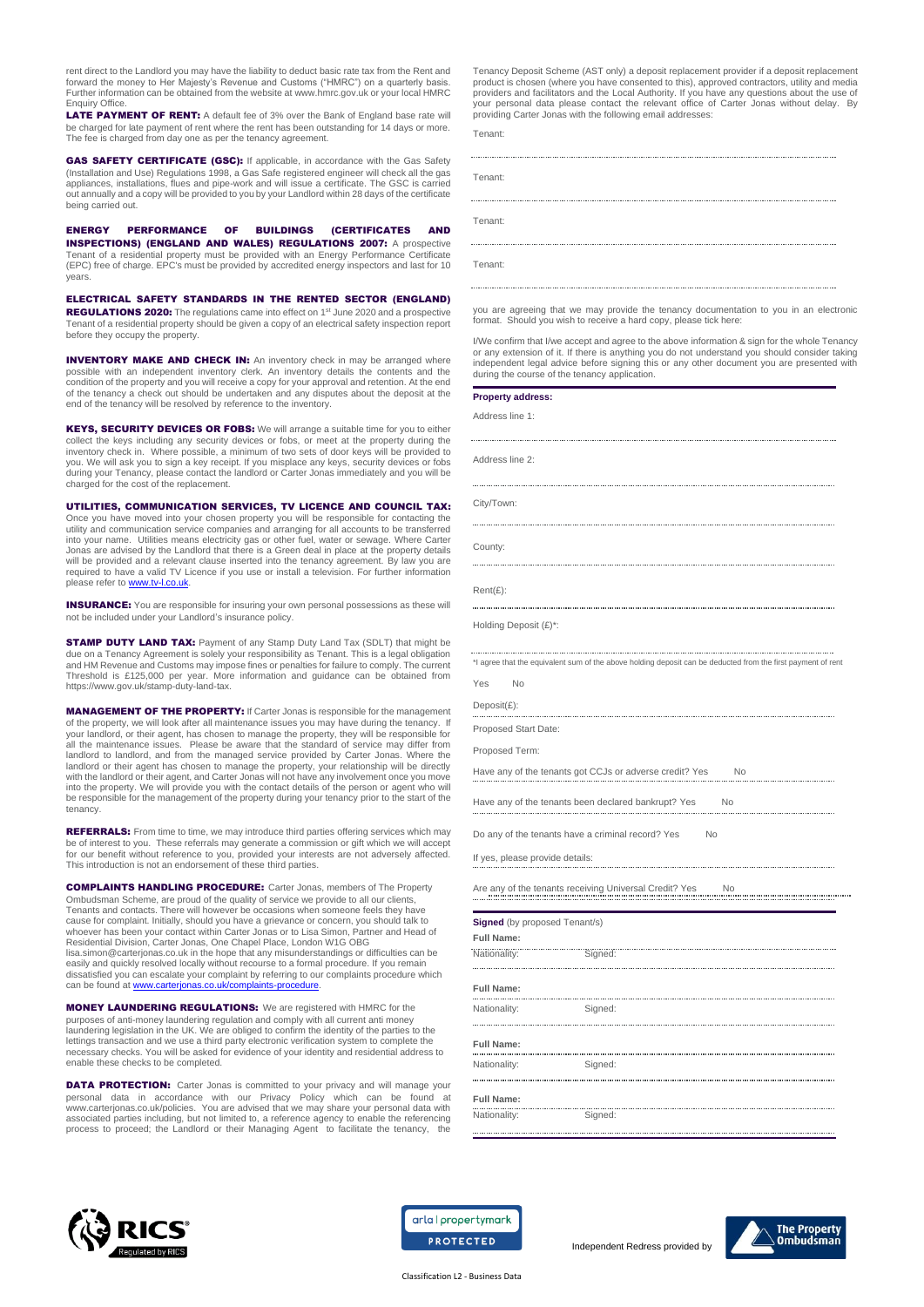# **Carter Jonas**

## BATH: 04/22 V13

### SUBJECT TO CONTRACT AND SATISFACTORY REFERENCES

**This document refers to Non Housing Act Tenancies (NHA) where the annual rent is more than £100,000 and company tenancies. For Assured Shorthold tenancies (AST) where rent is less than £100,000 per annum please request the Information for Prospective Tenants for Assured Shorthold Tenancies as different terms and charges apply.** 

The asking rent does not include lettings fees. Depending on your circumstances and the property you select, the following fees may apply:

| <b>Application for References</b>                                       | £100 inc VAT<br>£66 inc VAT                                                      | per company<br>per tenant |
|-------------------------------------------------------------------------|----------------------------------------------------------------------------------|---------------------------|
| Tenant Contribution to the preparation of a<br><b>Tenancy Agreement</b> | £264 inc VAT                                                                     | per tenancy               |
| Extension, renewal, rent review and<br>periodic tenancy documentation   | £180 inc VAT                                                                     | per tenancy               |
| Inventory check out (paid at the end of<br>tenancy)                     | £120 - £180 $inc$ VAT (there may be additional charges for<br>larger properties) | per tenancy               |

MAKING AN OFFER: When you have found a property you would like to rent we will put forward the offer to the Landlord. If you would like to make an offer via our website please click on 'Make Offer' on the individual property page. A member of our team will then contact you. Alternatively contact the branch and we will assist you. Please specify any requests or conditions attached to the offer you are making as these will be included in the tenancy agreement if agreed by the Landlord. Please note that pets are not automatically permitted in a property and must be agreed as part of the offer.

INFORMATION<br>FOR PROSPECTIME

ENANTS (INHL

You may be asked to provide information which supports you to carry out a reference check such as:

- Bank statements to assess income
- A Reference from a previous landlord (where applicable)
- Proof of address history
- Details of current employer

Please be aware of the following:

RENT: Rents are advertised weekly or monthly but are usually payable monthly, quarterly, biannually or annually in advance.

**HOLDING DEPOSIT:** We will take a Holding Deposit to reserve a property whilst reference checks and preparation for a tenancy agreement are undertaken.

Repaying the Holding Deposit: we will repay the holding deposit if:

the Landlord decides not to enter into a tenancy agreement.

Carter Jonas will return the money in full by bank transfer through our Accounts Department and not by the local office.

Retaining the Holding Deposit: we will retain the holding deposit if:

- the Occupant fails the Right to Rent check regardless of when the deposit was accepted.
- the Tenant provides false or misleading information to the landlord or letting agent, which the landlord is reasonably entitled to consider in deciding whether to grant the tenancy because this materially affects their suitability to rent the property.
- the tenant notifies the landlord or letting agent that they have decided not to enter into a tenancy agreement.
- the tenant fails to take all reasonable steps to enter into a tenancy agreement.

MONETARY DEPOSIT: During your Tenancy a security deposit will be held by either Carter Jonas or the Landlord. The monetary deposit will be at least six weeks' rent to be agreed with your Landlord and is held against unpaid bills, outstanding rent or repairing damage caused during the course of the tenancy. Please note that in some instances the Landlord may require a higher monetary deposit if you have a pet. The monetary deposit does not have to be registered with a Tenancy Deposit Scheme.

OFFER AGREED: Once our client has accepted your offer Carter Jonas will prepare the tenancy paperwork which includes:

REFERENCES: Carter Jonas will apply for references on behalf of the Landlord using a credit referencing agency. Typically the referencing company will require you to have an income of 2.5 or 3 times the rent. A bank reference, employment reference and/or accountant/ solicitor/personal reference will generally be obtained and forwarded to the Landlord for approval. We would ask you to complete the references within 3 working days otherwise you may risk forfeiting the cost of the references from your holding deposit.

**IDENTIFICATION:** The occupant will be required to bring in two forms of identification ie full valid Passport, Driving Licence, utility bill or bank statement.

### RIGHT TO RENT:

In accordance with the Immigration Act 2014 the occupant will be asked to provide appropriate documents to demonstrate your Right to Rent in England. For further information please refer to the following link [Right to rent in the UK -](https://www.gov.uk/entering-staying-uk/right-to-rent-in-the-UK) GOV.UK [\(www.gov.uk\)](https://www.gov.uk/entering-staying-uk/right-to-rent-in-the-UK)

GUARANTOR: A Landlord may request a Guarantor if he/she is not satisfied with the references supplied. The Guarantor must be UK based and somebody who will guarantee payment of the rent and any other liabilities under the Tenancy. Typically the Guarantor will need an income of at least 3 times the rent to pass. References will be taken on the Guarantor as though they were renting the property. We may ask your Guarantor to provide proof of this information prior to applying for a reference.

**TENANCY AGREEMENT:** Carter Jonas will provide our standard tenancy agreement or our Landlords own version including any special clauses. Please note that this is a legal agreement between you and the Landlord and we would recommend that independent legal advice should be taken. The tenancy agreement may be sent to you for digital signature.

The deposit and initial move in monies are due on the signing of the tenancy agreement and you will be in breach of the agreement if the monies are not paid on signature. Once the agreement is also signed by the Landlord it will become legally binding. This means that you will be bound by the terms of the tenancy agreement. Until this time the terms of the tenancy agreement can be subject to change. If there are any variances between the Information for Prospective Tenants document and the Tenancy Agreement, the terms of the tenancy agreement will prevail.

CHANGES TO A TENANCY AGREEMENT: Carter Jonas will charge a permitted payment of £50 including VAT for any changes to the tenancy agreement once it has become legally binding.

### EARLY TERMINATION (SURRENDER) TO A TENANCY AGREEMENT:

Where an early termination (surrender) to a tenancy agreement is agreed by the Landlord, Carter Jonas will provide details of the costs payable by the Tenants.

**STATEMENT OF MONIES:** This is an invoice detailing the initial monies due on the signing of the tenancy agreement and include the first rental payment and the deposit. We are unable to release keys until all funds have cleared. For your information the Carter Jonas bank details are:

| <b>Bank Account:</b>   | Carter Jonas LLP Residential Lettings<br>Clients Account No 2 |
|------------------------|---------------------------------------------------------------|
| <b>Bank Name:</b>      | Barclays Bank                                                 |
| <b>Account Number:</b> | 80123196                                                      |
| <b>Sort Code:</b>      | $20 - 67 - 45$                                                |

Under the RICS rules we are required to advise you that the monies requested will be held in the above non-interest bearing account until such time as your tenancy starts.

PAYMENT OF RENT: Payment can be made by Bank Transfer or Debit Card and cleared funds are due on the signing of the Tenancy Agreement. Please note that we do not accept payment by Credit Card.

PAYMENT OF RENT TO OVERSEAS LANDLORDS: If the Landlord's normal place of abode is not the UK for a period of more than six months in any tax year and you are paying rent direct to the Landlord you may have the liability to deduct basic rate tax from the Rent and forward the money to Her Majesty's Revenue and Customs ("HMRC") on a quarterly basis. Further information can be obtained from the website a[t www.hmrc.gov.uk](http://www.hmrc.gov.uk/) or your local HMRC Enquiry Office.

LATE PAYMENT OF RENT: A default fee of 3% over the Bank of England base rate will be charged for late payment of rent where the rent has been outstanding for 14 days or more. The fee is charged from day one as per the tenancy agreement.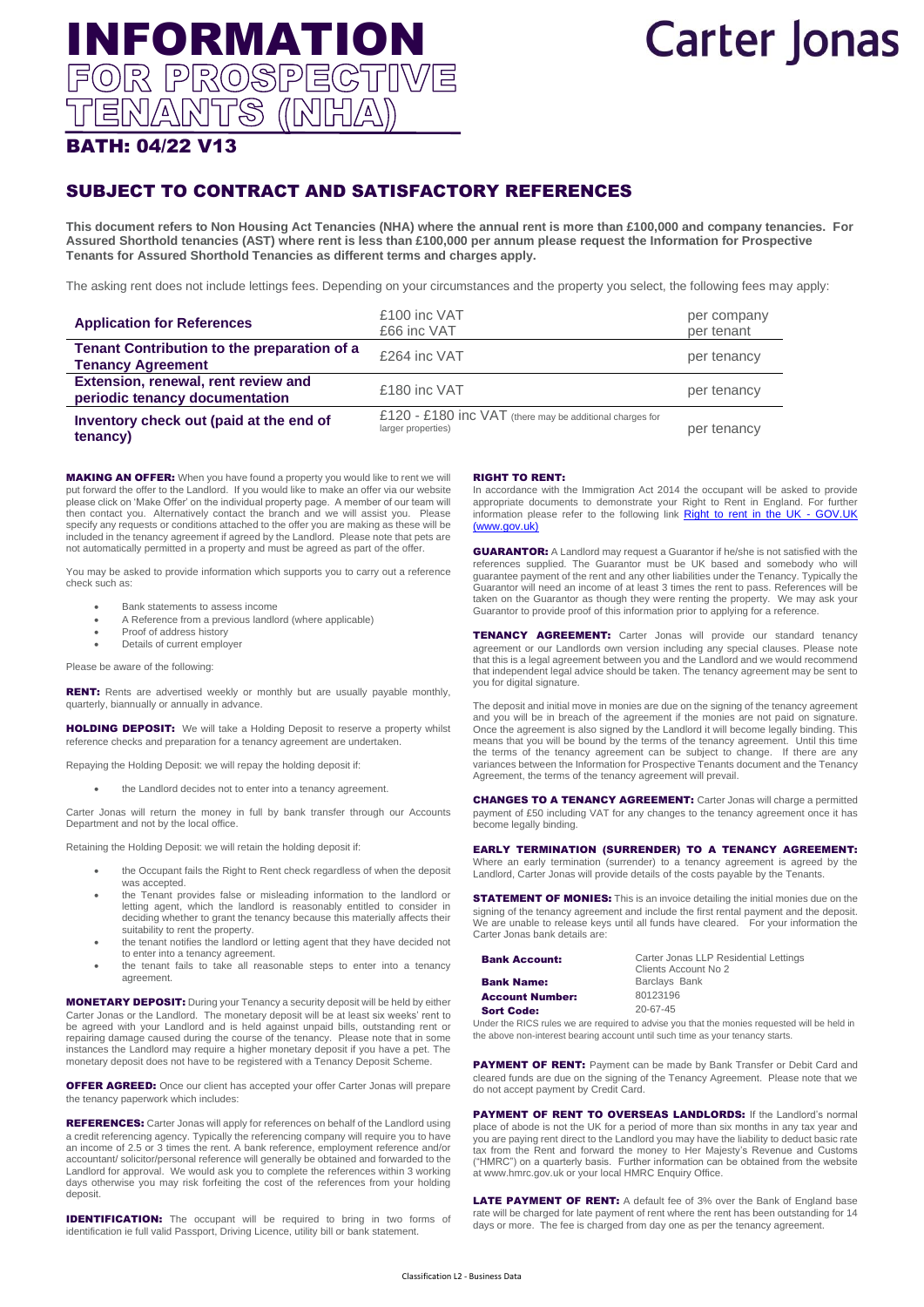GAS SAFETY CERTIFICATE (GSC): If applicable, in accordance with the Gas Safety (Installation and Use) Regulations 1998, a Gas Safe registered engineer will check all the gas appliances, installations, flues and pipe-work and will issue a certificate. The GSC is carried out annually and a copy will be provided to you by your Landlord within 28 days of the certificate being carried out.

ENERGY PERFORMANCE OF BUILDINGS (CERTIFICATES AND INSPECTIONS) (ENGLAND AND WALES) REGULATIONS 2007: A prospective Tenant of a residential property must be provided with an Energy Performance Certificate (EPC) free of charge. EPC's must be provided by accredited energy inspectors and last for 10 years.

ELECTRICAL SAFETY STANDARDS IN THE RENTED SECTOR (ENGLAND) REGULATIONS 2020: The regulations came into effect on 1<sup>st</sup> June 2020 and a prospective Tenant of a residential property should be given a copy of an electrical safety inspection report before they occupy the property.

**INVENTORY MAKE AND CHECK IN:** An inventory check in may be arranged where possible with an independent inventory clerk. An inventory details the contents and the condition of the property and you will receive a copy for your approval and retention. At the end of the tenancy a check out should be undertaken and any disputes about the deposit at the end of the tenancy will be resolved by reference to the inventory. It is usual for the Landlord to pay for the inventory check in and for the Tenant to pay for the inventory check out.

KEYS, SECURITY DEVICES OR FOBS: We will arrange a suitable time for you to either collect the keys including any security devices or fobs, or meet at the property during the inventory check in. Where possible, a minimum of two sets of door keys will be provided to you. We will ask you to sign a key receipt. If you misplace any keys, security devices or fobs during your Tenancy, please contact the landlord or Carter Jonas immediately and you will be charged for the cost of the replacement and an administration fee of £30 inc VAT.

UTILITIES, COMMUNICATION SERVICES, TV LICENCE AND COUNCIL TAX: Once you have moved into your chosen property you will be responsible for contacting the utility and communication service companies and arranging for all accounts to be transferred into your name. Utilities means electricity gas or other fuel, water or sewage. Where Carter Jonas are advised by the Landlord that there is a Green Deal in place at the property details will be provided and a relevant clause inserted into the tenancy agreement. By law you are required to have a valid TV License if you use or install a television. For further information please refer to www.tv-l.co.uk

**INSURANCE:** You are responsible for insuring your own personal possessions as these will not be included under your Landlord's insurance policy.

**STAMP DUTY LAND TAX:** Payment of any Stamp Duty Land Tax (SDLT) that might be due on a Tenancy Agreement is solely your responsibility as Tenant. This is a legal obligation and HM Revenue and Customs may impose fines or penalties for failure to comply. The current Threshold is £125,000 per year. More information and guidance can be obtained from https://www.gov.uk/stamp-duty-land-tax.

MANAGEMENT OF THE PROPERTY: If Carter Jonas is responsible for the management of the property, we will look after all maintenance issues you may have during the tenancy. If your landlord, or their agent, has chosen to manage the property, they will be responsible for all the maintenance issues. Please be aware that the standard of service may differ from landlord to landlord, and from the managed service provided by Carter Jonas. Where the landlord or their agent has chosen to manage the property, your relationship will be directly with the landlord or their agent, and C Jonas will not have any involvement once you move into the property. We will provide you with the contact details of the person or agent who will be responsible for the management of the property during your tenancy prior to the start of the tenancy.

MONEY LAUNDERING REGULATIONS: We are registered with HMRC for the purposes of anti-money laundering regulation and comply with all current anti money laundering legislation in the UK. We are obliged to confirm the identity of the parties to the lettings transaction and we use a third party electronic verification system to complete the necessary checks. You will be asked for evidence of your identity and residential address to enable these checks to be completed.

COMPLAINTS HANDLING PROCEDURE: Carter Jonas, members of The Property Ombudsman Scheme, are proud of the quality of service we provide to all our clients, Tenants and contacts. There will however be occasions when someone feels they have cause for complaint. Initially, should you have a grievance or concern, you should talk to whoever has been your contact within Carter Jonas or to Lisa Simon, Partner and Head of Residential Division, Carter Jonas, One Chapel Place, London W1G OBG [lisa.simon@carterjonas.co.uk](mailto:lisa.simon@carterjonas.co.uk) in the hope that any misunderstandings or difficulties can be easily and quickly resolved locally without recourse to a formal procedure. If you remain dissatisfied you can escalate your complaint by referring to our complaints procedure which can be found at [www.carterjonas.co.uk/complaints](http://www.carterjonas.co.uk/complaints-procedure)**[procedure](http://www.carterjonas.co.uk/complaints-procedure)** 

REFERRALS: From time to time, we may introduce third parties offering services which may be of interest to you. These referrals may generate a commission or gift which we will accept for our benefit without reference to you, provided your interests are not adversely affected. This introduction is not an endorsement of these third parties.

**DATA PROTECTION:** Carter Jonas is committed to your privacy and will manage your personal data in accordance with our Privacy Policy which can be found at [www.carterjonas.co.uk/policies.](http://www.carterjonas.co.uk/policies) You are advised that we may share your personal data with associated parties including, but not limited to: a reference agency to enable the referencing process to proceed; the Landlord or their Managing Agent to facilitate the tenancy; a deposit replacement provider if a deposit replacement product is chosen (where you have consented to this, approved contractors, utility and media providers and facilitators and the Local Authority. If you have any questions about the use of your personal data please contact the relevant office of Carter Jonas without delay.

By providing Carter Jonas with an email address:

Tenant:

Tenant: Tenant:

Tenant:

you are agreeing that we may provide the tenancy documentation to you in an electronic format. Should you wish to receive a hard copy, please tick here:

I/We confirm that I/we accept and agree to the above information & sign for the whole Tenancy or any extension of it. If there is anything you do not understand you should consider taking independent legal advice before signing this or any other document you are presented with during the course of the tenancy application.

#### **Property address:**

Address line 1:

Address line 2:

City/Town:

County:

Rent(£):

Holding Deposit (£)\*:

\*I agree that the equivalent sum of the above holding deposit can be deducted from the first

payment of rent

Yes No Deposit(£):

Proposed Start Date:

Proposed Term: years/months

Have any of the tenants got CCJs or adverse credit? Yes No

Have any of the tenants been declared bankrupt? Yes No

Do any of the tenants have a criminal record? Yes No If yes, please provide details:

Are any of the tenants receiving Universal Credit? Yes No

**Signed** (by proposed Tenant/s) **Full Name:** 

Nationality: Signed:

**Full Name:** 

Nationality: Signed:

Independent Redress provided by